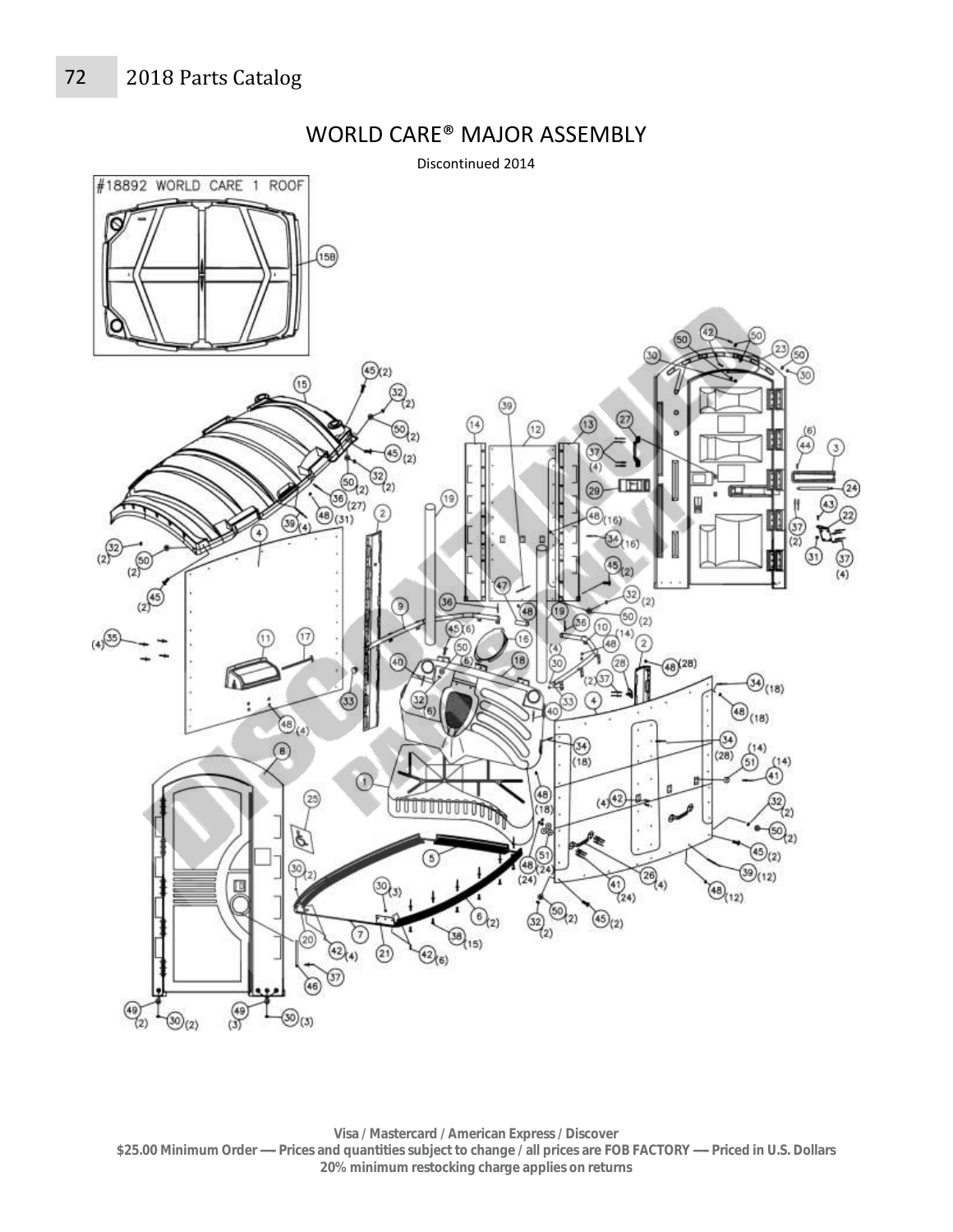## WORLD CARE® MAJOR ASSEMBLY

## Discontinued 2014

| <b>REVE</b>     |                | <b>QTY PER</b>               |                                                          |                   |
|-----------------|----------------|------------------------------|----------------------------------------------------------|-------------------|
| <b>ITEM#</b>    | PART#          | <b>UNIT</b>                  | <b>DESCRIPTION</b>                                       | <b>PRICE EACH</b> |
| 3               | 18633          | 1                            | COVER-WORLD CARE CLOSER                                  |                   |
| $\overline{7}$  | 18636          | 1                            | FLOOR-WORLD CARE                                         |                   |
| 9               | 18761          | $\mathbf{1}$                 | HANDRAIL-WORLD CARE 2-PC LEFT                            |                   |
| 10 <sup>1</sup> | 18762          | 1                            | HANDRAIL- WORLD CARE 2-PC RGHT                           |                   |
|                 | 21291          | 3                            | HANDRAIL- LIB/FRDM3 PLASTIC                              |                   |
| 11              | 22209          | $\mathbf{1}$                 | HOOD- PAPERGRD 3 ROLL DGRY                               |                   |
|                 | 22337          | $\mathbf{1}$                 | KIT- PAPERGRD II 3ROLL PUSHCAP                           |                   |
|                 | 22335          | $\mathbf{1}$                 | KIT- PAPERGRD II 3ROLL POP RVT                           |                   |
|                 | 19408          | 1                            | KIT- 4 ROLL TP DISPENSER VERTICAL                        |                   |
| 12              | 18674          | $\mathbf{1}$                 | PANEL- WORLD CARE BACK SGRY                              |                   |
| 15              | 18684          | 1                            | ROOF- WORLD CARE II (91" L X 67 1/2 W)                   |                   |
| 15B             | 18892          | $\mathbf{1}$                 | ROOF-WORLD CARE   (87" L X 63 3/4" W)                    |                   |
| 16              | 18757          | 1                            | SEAT- ELONG TRS/HT/WC GREY                               |                   |
| 17              | 22310          | $\mathbf{1}$                 | SPINDLE- PRGRD II 3 ROLL METAL                           |                   |
|                 | 18696          | 1                            | SPINDLE- PAPERGRD 3 ROLL WOOD                            |                   |
| 18              | 18699          | $\mathbf{1}$                 | TANK-WORLD CARE 72GAL WO/NTCH                            |                   |
| 19              | 18838          | $\overline{2}$               | VENT PIPE- SYN 4X66 GREY                                 |                   |
| 20              | 18795          | $\mathbf{1}$                 | BRACKET-WCII L.H.                                        |                   |
| 21              | 18796          | 1                            | <b>BRACKET-WCILR.H.</b>                                  |                   |
| 23              | 18800          | $\mathbf{1}$                 | CABLE-39in GREY AIRCRAFT                                 |                   |
| 24              | 18802          | 1                            | CLOSURE- WORLD CARE DOOR                                 |                   |
| 26              | 14611          | 4                            | HANDLE- RESTROOM LIFT                                    |                   |
| 27              | 18708          | $\mathbf{1}$                 | HANDLE- PLASTIC LUGGAGE                                  |                   |
| 28              | 18712          | $\mathbf{1}$                 | HOOK- BLACK PLASTIC COAT                                 |                   |
| 29              | 18711          | $\mathbf{1}$                 | LATCH- SLIDING W/ENGLISH LABEL                           |                   |
| $30*$           | 13128          | 16                           | NUT-1/4-20 NYLOC                                         |                   |
| $31*$           | 14777          | $\mathbf{1}$                 | <b>NUT-#10-24 NYLOC</b>                                  |                   |
| $32*$           | 13131          | 18                           | NUT-5/16 NYLOC                                           |                   |
| 33              | 18894          | $\overline{2}$               | PLUG-1-1/2 ROUND PLASTIC                                 |                   |
| $34*$           | 11024          | 80                           | RIVET-#610 AAP                                           |                   |
| $35*$           | 11054          | $\overline{4}$               | RIVET-#68 AAL POP                                        |                   |
| 36              | 14351          | 29                           | RIVET-#610 CCP                                           |                   |
| $37*$           | 17436          | 13                           | RIVET- AVDEL SILVER                                      |                   |
| 38              | 18797          | 15                           | RIVET-2-PC ALUM                                          |                   |
| 39              | 18798          | 17                           | RIVET-#616 AAL POP                                       |                   |
| $40*$           | 18755          | $\overline{2}$               | RIVET- AVDEL SILVER LONG                                 |                   |
| $41*$           | 11270          | 38                           | RIVET-#68 STNLS                                          |                   |
| $42*$           | 18718          | 16                           | SCREW- 1/4-20 X 1 TRUSS HEAD                             |                   |
| $43*$           | 14985          | $\mathbf{1}$                 | SCREW-#10-24 X 5/8 STNLS PHPN                            |                   |
| $44*$           | 18813          | 6                            | SCREW-#10-24 X3/4 TRUSS STNLS                            |                   |
| 45              | 16809          | 18                           | SCREW-5/16-18 X 1-1/2 TORX                               |                   |
| 46              | 18801          | $\mathbf{1}$<br>$\mathbf{1}$ | TUBE- WORLD CARE DOOR HANDLE                             |                   |
| 47              | 18839          |                              | TUBE- WC HANDRAIL INSERT                                 |                   |
| 48*<br>49       | 11315<br>12382 | 166<br>5                     | WASHER-3/16 RIVET STNLS<br><b>WASHER- 1/4 FLAT STNLS</b> |                   |
| $50*$           | 11368          | 22                           | WASHER-5/16 FLAT STNLS                                   |                   |
| $51*$           | 11361          | 38                           | WASHER-3/16 ID FENDER                                    |                   |
|                 | 18693          | $\mathbf{1}$                 | INSTRUCTIONS- WORLD CARE (NOT SHOWN)                     |                   |
|                 |                |                              |                                                          |                   |

\* ONLY SOLD IN MULTIPLES OF100